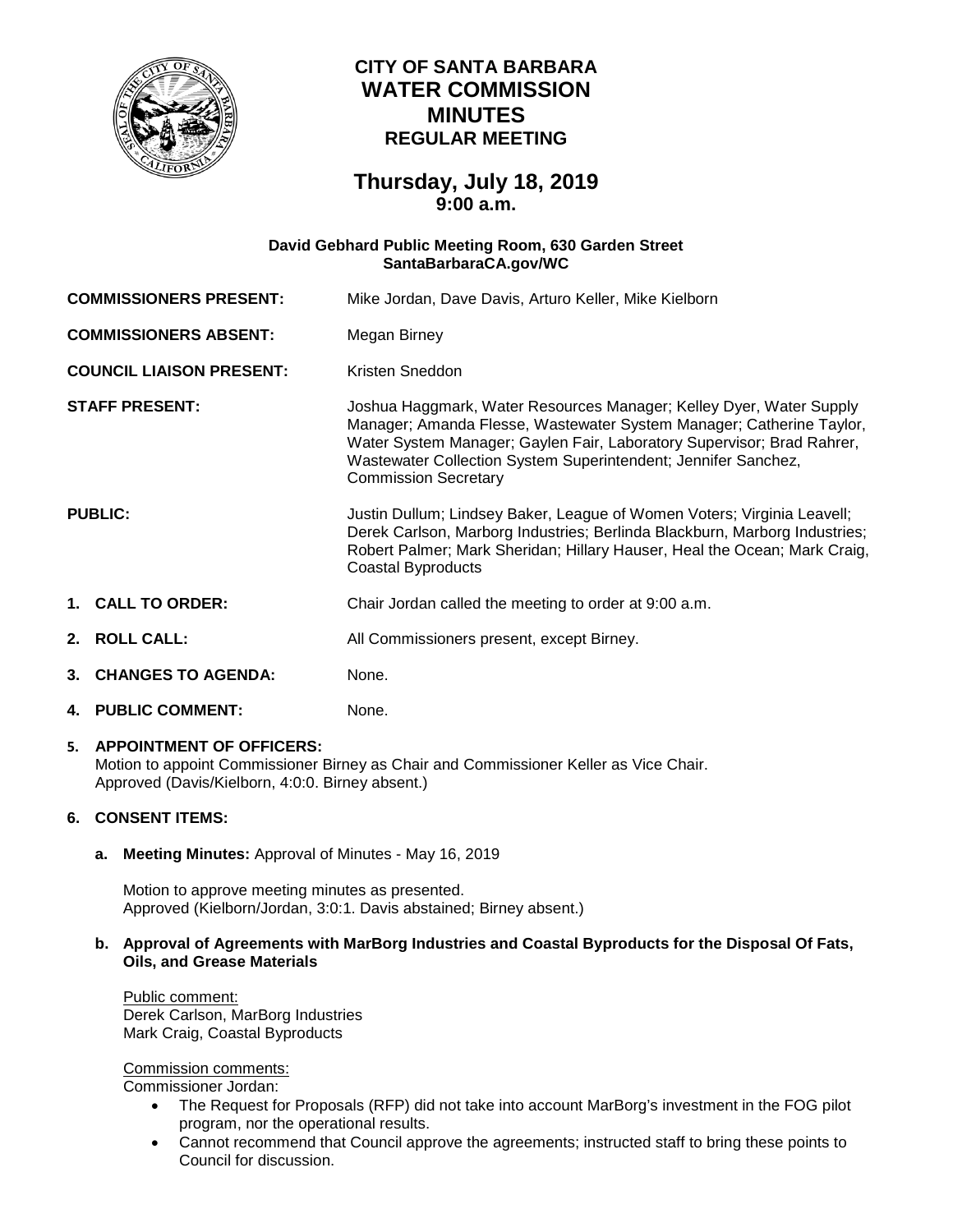Water Commission Minutes July 18, 2019 Page 2 of 3

Commissioner Davis

- Agreed with Commissioner Jordan's comments.
- Still has concern about pretreatment issues and minimizing the amount of truck trips. These issues should have been weighed in the RFP to provide a level playing field.

Commissioner Keller

• Concerned about the Commission second-guessing technical staff's understanding of their pretreatment needs and determining the requirements of the RFP.

Motion not to recommend approval and instruct staff to discuss the Commissioners' expressed concerns about pretreatment requirements and the number of truck delivery trips as part of the staff presentation to City Council.

Approved (Jordan/Davis, 3:1:0. Keller opposed; Birney absent.)

#### **c. Sole Source Contract for SCADA Computer System Maintenance**

Motion to recommend approval to Council. Approved (Davis/Jordan, 4:0:0. Birney absent.)

## **7. ADMINISTRATIVE ITEMS:**

#### **a. Water Agencies Update (CCWA/CCRB/COMB)**

Ms. Dyer provided an update on the activities of the three water agencies.

#### **b. Customer Service Enhancements to the Sewer Lateral Inspection Program**

Ms. Fair and Mr. Rahrer presented an update on improvements to the Sewer Lateral Inspection Program intended to improve customer service.

#### Commission comments:

Commissioner Davis

• Community Development Block Grant (CDBG) money is available for home repairs and rehabilitation. Talk to the Community Development Department about Public Works submitting an application for CDBG funds for a program to assist homeowners.

Commissioner Jordan

- Language in the City's sewer lateral ordinance should be clarified that ownership includes the wye connection.
- Proactive outreach is good, but it's more important to be ready with the information resources when someone receives an inspection letter.
- Emphasized that at a minimum, the City should have some type of option for financial assistance for elderly and low-income property owners.

Commissioner Keller

The website is a good information resource.

Commissioner Kielborn

• Make sure property owners know about options that may be available for repair besides an entire replacement.

Councilmember Sneddon

- Encouraged providing proactive information about sewer laterals, their life expectancy, and what to look for, perhaps in the utility bill insert.
- Excited about Option 2, the City contracting the excavation and wye connection work.

Public comments: Justin Dullum Robert Palmer